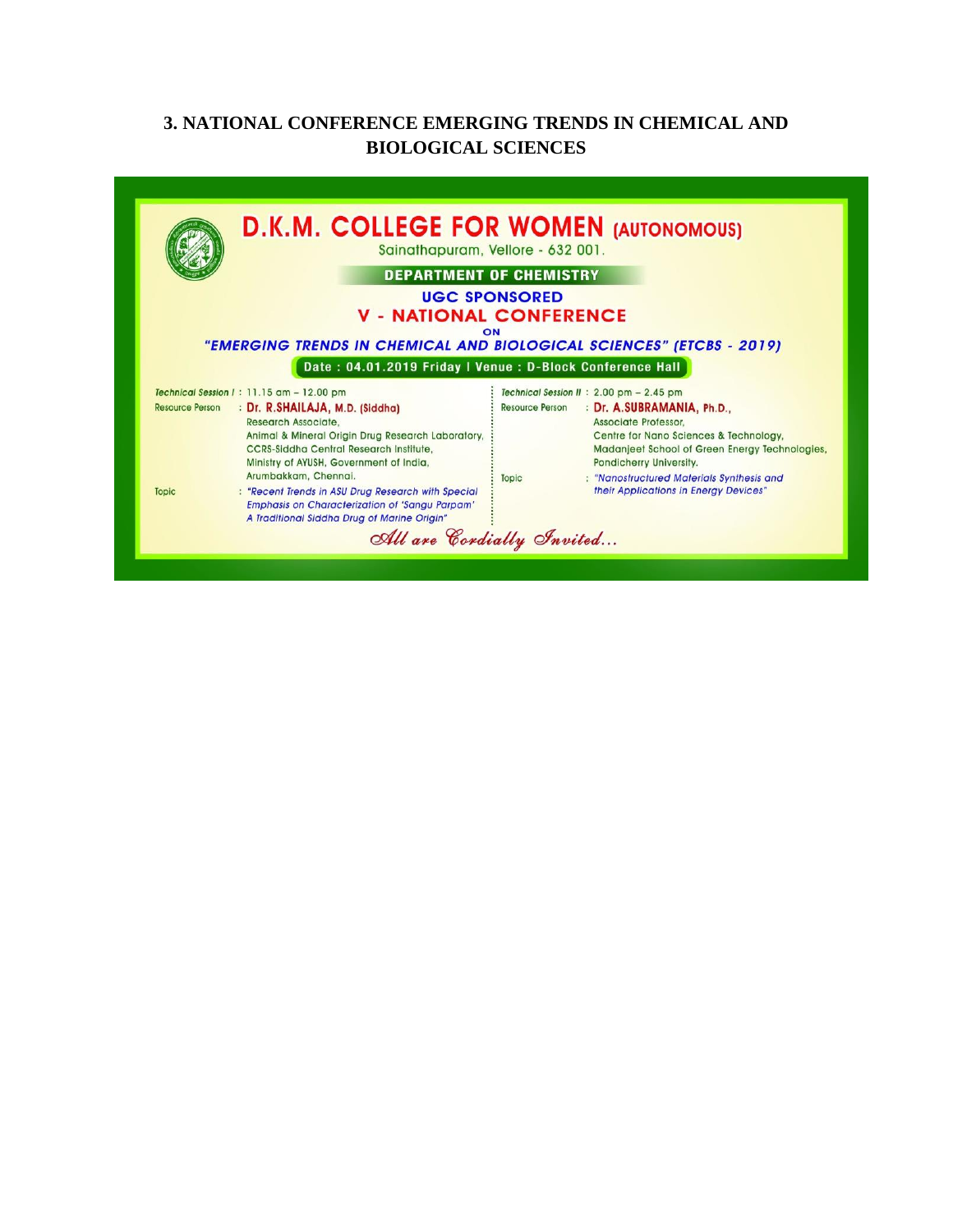| <b>TECHNICAL SESSION-I:</b><br>TOPIC : |  | 11.15 $am - 12.00 pm$<br>"Recent Trends in ASU Drug Research with Special<br><b>Emphasis on Characterization of 'Sangu Parpam' -</b><br>A Traditional Siddha Drug of Marine Origin"                                                           |
|----------------------------------------|--|-----------------------------------------------------------------------------------------------------------------------------------------------------------------------------------------------------------------------------------------------|
| <b>RESOURCE PERSON:</b>                |  | Dr. R.SHAILAJA, M.D. (Siddha)<br><b>Research Associate.</b><br>Animal & Mineral Origin Drug Research Laboratory,<br><b>CCRS-Siddha Central Research Institute,</b><br>Ministry of AYUSH, Government of India,<br>Arumbakkam, Chennai-600 106. |
| ORAL / POSTER PRESENTATION :           |  | $12.00 \text{ pm} - 1.00 \text{ pm}$                                                                                                                                                                                                          |
| LUNCH :                                |  | $1.00$ pm $- 2.00$ pm                                                                                                                                                                                                                         |
| <b>TECHNICAL SESSION-II</b>            |  | $2.00$ pm $- 2.45$ pm                                                                                                                                                                                                                         |
| TOPIC :                                |  | "Nanostructured Materials Synthesis and<br>their Applications in Energy Devices"                                                                                                                                                              |
| <b>RESOURCE PERSON :</b>               |  | Dr. A.SUBRAMANIA, Ph.D.,<br>Associate Professor, Centre for Nano Sciences & Technology,<br>Madanjeet School of Green Energy Technologies,<br>Pondicherry University.                                                                          |
| ORAL / POSTER PRESENTATION :           |  | $2.45$ pm $-3.45$ pm                                                                                                                                                                                                                          |
| TEA BREAK :                            |  | $3.45$ pm $- 4.00$ pm                                                                                                                                                                                                                         |
| <b>VALEDICTORY SESSION :</b>           |  | 4.00 pm                                                                                                                                                                                                                                       |
| <b>VOTE OF THANKS :</b>                |  | Dr. S.SANTHA LAKSHMI, Ph.D.,<br><b>Assistant Professor of Chemistry</b>                                                                                                                                                                       |
| Dragnizing Committee                   |  |                                                                                                                                                                                                                                               |

## Chief Patron: Thiru. D.Maninathan, Secretary, DKMC. Patron: Dr. T.Sivakumar, President, DKMC. Chair Person : Dr. P.N.Sudha, Principal, DKMC. Convenors : Dr. M.Nagarathinam Dr. S.Santha Lakshmi Organising Secretaries : Dr. S.Sashikala Mrs. J.Saranya Treasurer : Dr. K. Vijayalakshmi Souvenir Committee : Dr. T. Gomathi Mrs. R. Bharathi Priyadarshini Ms. K.R.Gayathri

All are Cordially Invited...

The Management, Principal, Staff and Students **Department of Chemistry**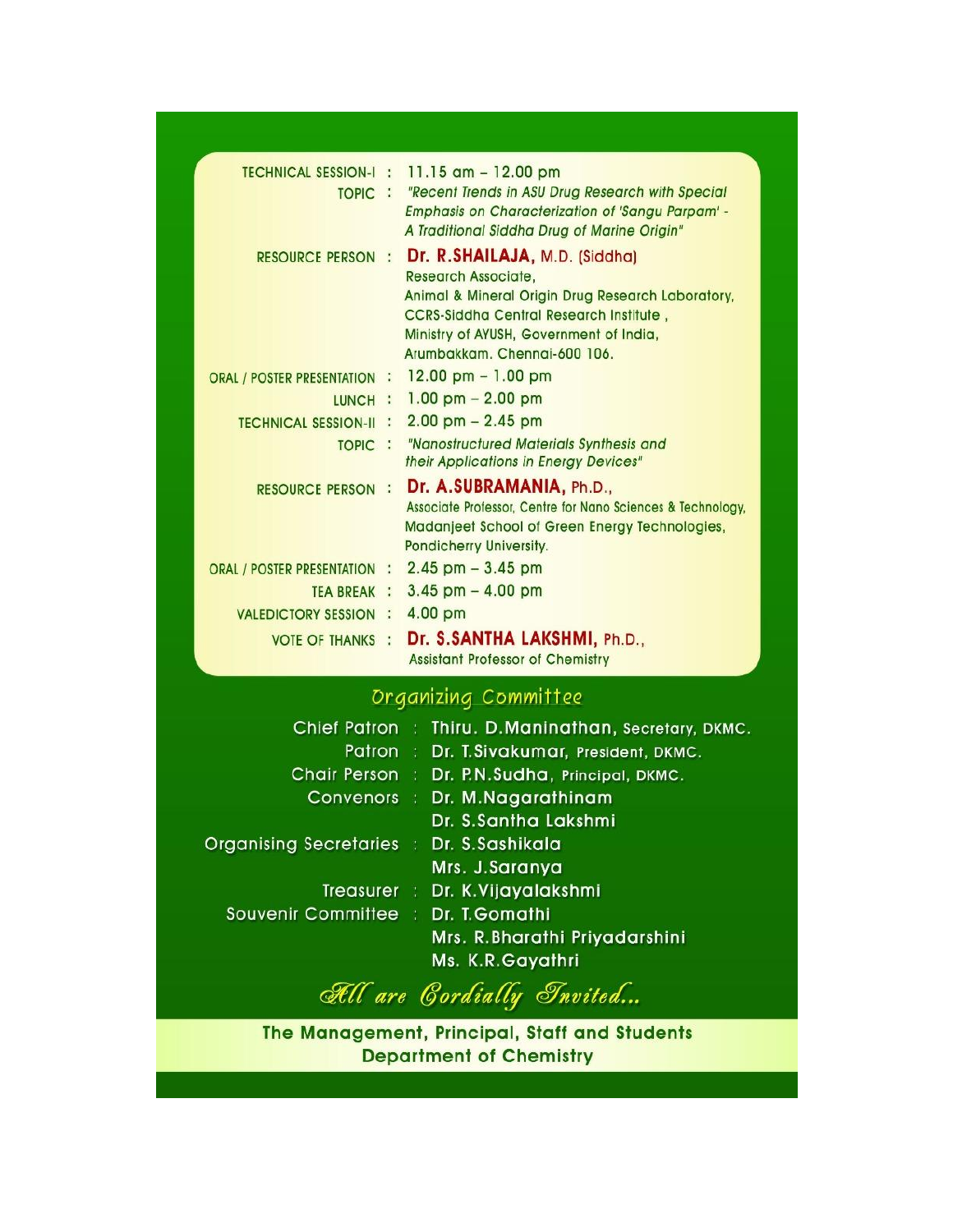The national conference on "Emerging Trends in Chemical and Biological Sciences" was conducted by the Department of Chemistry on 4<sup>th</sup> January 2019 under UGC autonomous fund.

More than 185 delegates from various institutions and companies and 255 candidates from the host college registered to participate in the conference. The inaugural session was started with the prayer song and lighting the kuthuvilakku.

The welcome address was given by Dr.M.Nagarathinam, Head & Associate Professor of Chemistry. Dr.S.Sashikala, Assistant Professor of Chemistry, Organising secretary explained about the theme of the conference. Dr. P. N. Sudha, Principal gave the presidential address. The souvenir was released by our secretary Thiru D. Maninathan and Dr. M. Valarmathi, Joint Director of Collegiate Education, Vellore Region.

Dr. M. Valarmathi, Joint Director of Collegiate Education, Vellore Region, delivered the inaugural address. Our secretary Thiru D. Maninathan felicitated the gathering. Mrs. J. Saranya, Assistant Professor of Chemistry gave vote of thanks.

The first key note address was delivered by Dr. R. Shailaja**,** M.D. (Siddha),Research Associate,Animal & Mineral Origin Drug Research Laboratory, CCRS-Siddha Central Research Institute ,Ministry of AYUSH, Government of India, Arumbakkam. Chennai-600 106 on the topic "Recent Trends in ASU Drug Research with Special Emphasis on Characterization of '*Sangu parpam*' - A Traditional Siddha Drug of Marine Origin" .

The second key note address was delivered by Dr. A. Subramania, Ph.D., Associate Professor, Centre for Nano Sciences & Technology, Madanjeet School of Green Energy Technologies, Pondicherry University on the topic "Nanostructured Materials Synthesis and their Applications in Energy Devices"

Totally 50 abstracts were accepted and published in the souvenir and they were called upon to present their research articles in the conference. High quality papers will be considered, in extended forum, for publication in the special issues of International Journal of Pharmacy and Biological Sciences.

Two paper presentations sessions (morning and afternoon) were scheduled. 15 research papers were presented by the research scholars. There were 15 poster presentations. The presentations were judged by the judges on the basis of innovations, way of presentation, characterization and applications of their work.

The valedictory session was started with the welcome address given by Dr. S.Sashikala , Assistant Professor of Chemistry .Dr.K. Parthasarathy Research Officer, Siddha Central Research Institute, Central Council for Research in Siddha, Ministry of Ayush,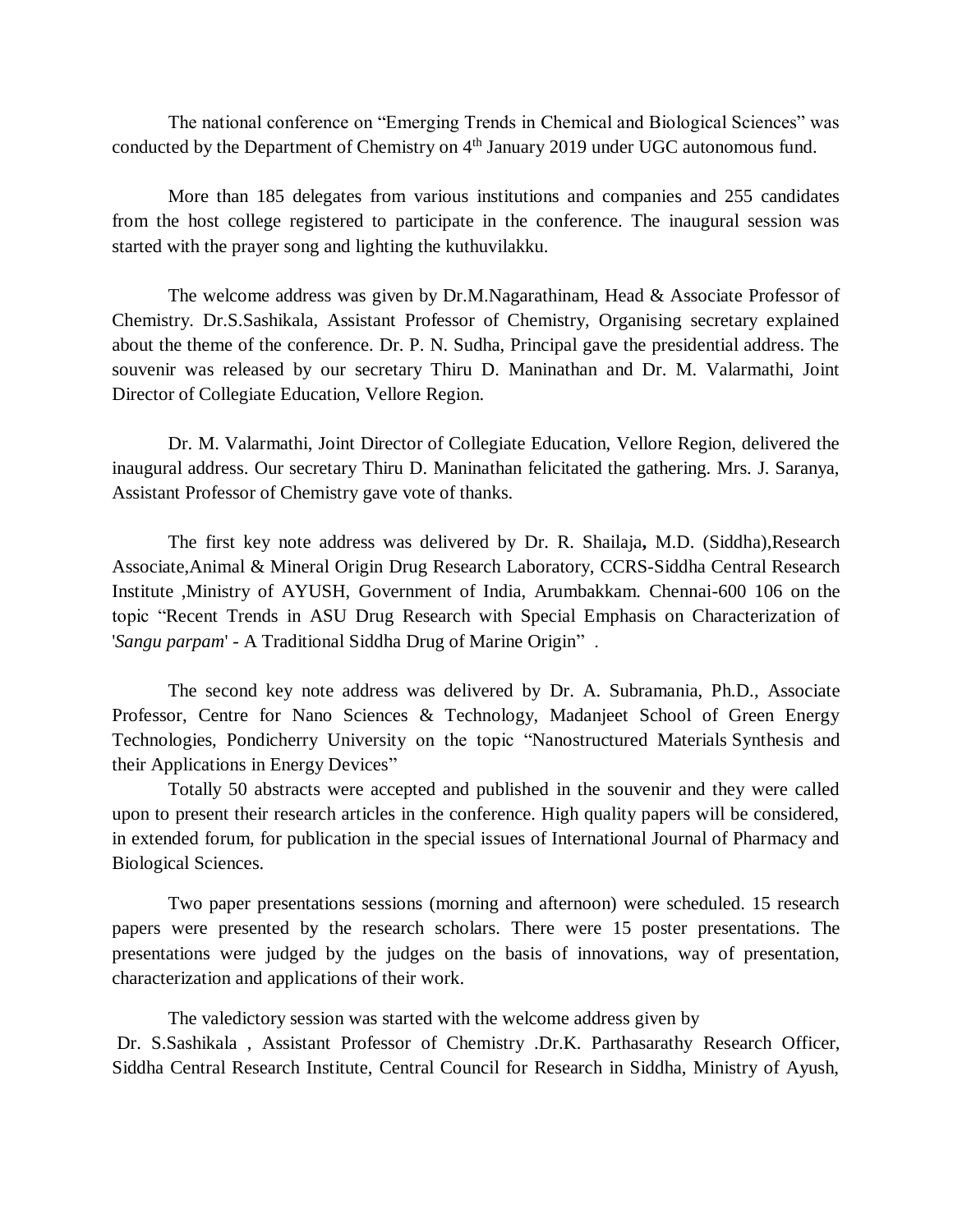Arumbakkam, Chennai ,gave the valedictory address and distributed the prizes for the prize winners and certificates for the participants from various institutions.

Finally the Vote of thanks was given by Dr.S. Santha Lakshmi, Assistant Professor of Chemistry. She thanked each and every one who had contributed to make the conference a grand success.

The feedback was given by the participants from various institutions. They appreciated the excellent arrangements and hospitality rendered by our department and asked to continue this in the forthcoming years also. The conference ended with the National Anthem.